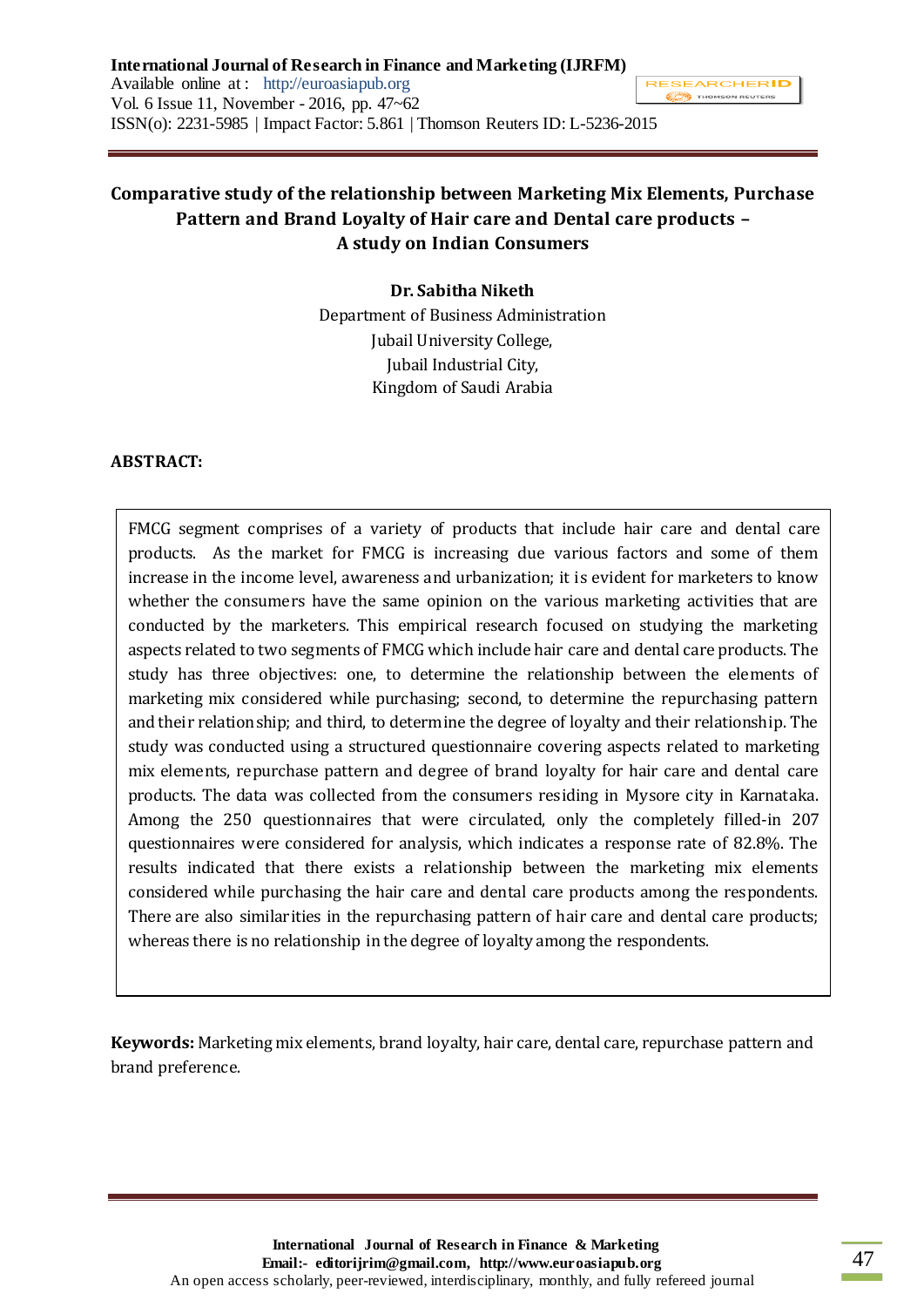## **Introduction:**

The article published by Strategic Team on Business-Standard (2010) reveals, that the Indian consumer has accelerated trend towards "Premiumization" or up-trading, which can be observed in two income groups – the rich whose income is above Rs. 10 lakhs annually and the other upper-middle class whose income is between Rs. 5 to 10 lakhs annual. The rich have a behavior that is close to the consumers that are found in countries having developed economies as they are willing to spend on premium products that have 'emotional value' and 'exclusive feel'. On the other side, the upper middle class is emulating the rich by inclining towards products that have greater functional benefits and experience compared to the products that are for mass consumptions. The research report published by the FMCG industry (2013) indicates that the Indian FMCG market is nearly 2.5% of the country's GDP. Due to the increase in the income level, an increase in urbanization, strong rural demand, and favorable demographic trends, the industry has increased 3 times in size in the past 10 years. Two-thirds of the sector's revenue is coming from food products and personal care. This market is expected to cross \$ 80 billion because of the changing lifestyle and increasing consumer demand. India is estimated to have a market worth \$ 4 billion per annum is personal care products. The personal care market is segmented with products that include personal hygiene products such as bath and shower products, deodorants, hair care, skin care, color cosmetics, and fragrances. The hair care segment includes oils, shampoos hair colorants & conditions and hair gels, whereas oral care market includes toothpaste – 60%, toothpowder – 23% and toothbrushes – 17%. The key factors that drive the growth of FMCG market are large market size, FDI supports, increase in per capita income, changing lifestyles, rising population & spending and rise in rural consumption. The latest FMCG presentation on www.ibef.org (2015) indicates the growth of FMCG sector over 11% over last decades with a market share of 22% in personal care product segment. Srivastava (2013) research indicated that the consumers of FMCG preferred branded products over generic, based on the factors that considered reliability, product features, and socio-economic factors.

The William Reed Business Media has projected India on the website of www.cosmeticsdesign-asia.com (2012) to have a high potential in hair care products because of the increase in the consumer interest in healthy hair care products in the country. According to a report posted by MCG (2014), the hair care market is growing steadily and the driving factors are the availability of gender – specific products, increased awareness on personal grooming, rapid urbanization and rising disposable income, and wide portfolio across price points. Rahman et al., have explored that Indian cosmetic industry in rising and the hair care segment contributes to 9% of the FMCG sector. The research report published on www.researchandmarkets.com (2016) mentioned that the Indian hair care market is growing at CAGR of 16.95% from the last five years and will increase more by 2021. This is because of the rise in personal care, brand awareness, an increase in disposable income, and growing demand in middle-class people and the affordable price of the hair care products.

The research report published on www.researchandmarkets.com (2010) explored that the Indian healthcare industry in undergoing a quick transformation and the demand of oral healthcare is becoming an important aspect of the overall health of the individual. The article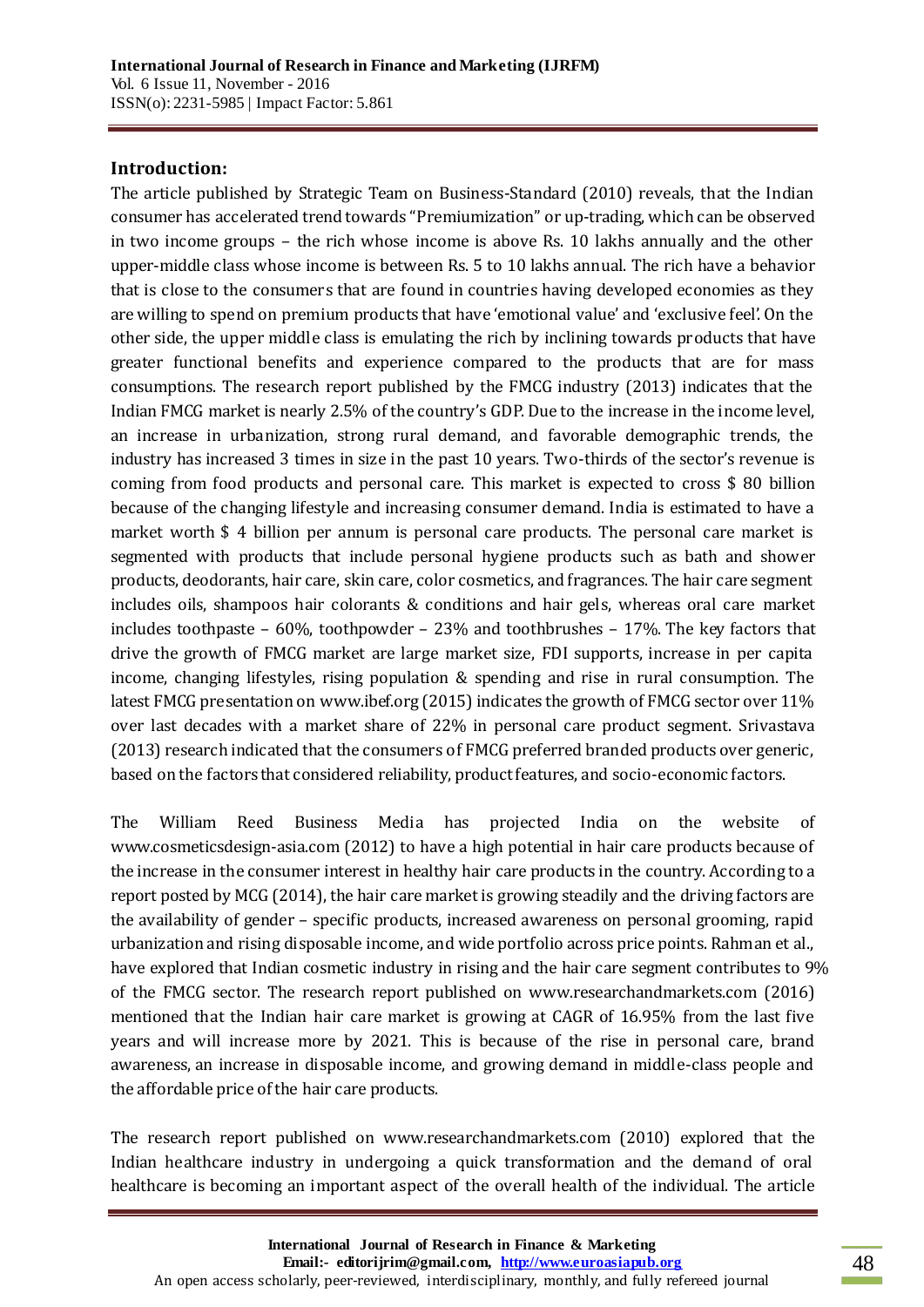published on www.trefis.com (2013) indicates that there is an increasing awareness of oral hygiene, a flexible income, and an increase in the advertising expenditure by the oral care companies. The oral care market is anticipated to grow at a CAGR of 14% and a fast growth in the toothpaste segment. The article posted in Indian Medical Device Market, Medical Device, and available on http://www.morulaa.com/medical-device/dental-market-india/ shows a growth rate of 20 – 30% in the dental market and this is because of growing awareness among the Indians and better economic growth.

# **Literature review:**

The word marketing mix was suggested by Culliton (1948) to Borden and Borden (1965) was first to use the term marketing mix. McCarthy (1964) has coined the word 'marketing mix' which referred as '4Ps' that are important for planning marketing activities. Goi (2009) conceptualized that today marketing is more integrated into the organization and due to a wide variety of products and markets, some of the authors have extended the 4Ps by introducing the fifth P, such as packaging, people, and process. However, today the marketing mix elements still remain to be 4Ps. Hakansson and Waluszewski (2005) mentioned that the element of the marketing mix is a set of marketing tools that contribute to achieving the goals of the institution of marketing. Singh (2012) discussed the importance of the relationship between the elements of marketing mix i.e., product, price, promotion, and place for attaining competitive advantage. Product refers to a physical product or service offered for which a consumer is ready to pay and it is a key element of the marketing mix. Price is the amount the consumer exchanges to receive the offering. Promotion is the most powerful element of the marketing mix as it helps in persuading the consumers to buy. Finally, the place includes all the intermediaries involved in moving the goods and services from manufacturer to consumers. Claiming that all the elements of marketing mix must be carefully altered, to match with the competition in the market and deliver satisfaction to the customer. Pour et al., (2013) research indicated the effect of the marketing mix in attracting the customers. The results revealed that marketing mix has a significant positive effect in absorbing the customers. Chattopadhyay et al., (2010) empirical study showed the effect of marketing activities on the dimension of brand equity and mentioned that when brand equity increases it means that the consumers have a probability of better choice, which contributes an increase in sales.

Katiyar and Katiyar (2014) empirical study on Indian consumer buying behavior of FMCG products with reference to bathing soap showed that consumers approach the product of FMCG and made suitable purchase decisions, by realizing the need, awareness and suitable information sources of the product. The study also indicated that the consumers shift to other brands when they are not satisfied, as well as the availability of the product in the market and look for the benefits that they get from the product at low cost. Thus, indicating that the elements of marketing mix influence the purchase decisions of the consumers.

Sulekha and Mor (2013) conducted a research to understand the rural consumer buying behavior of FMCG by considering six factors – product, promotion, value, attitude, interest and demographic. The study concluded that the consumers purchase the products from retailers, who are the key to promoting the products and the consumers emphasize on price element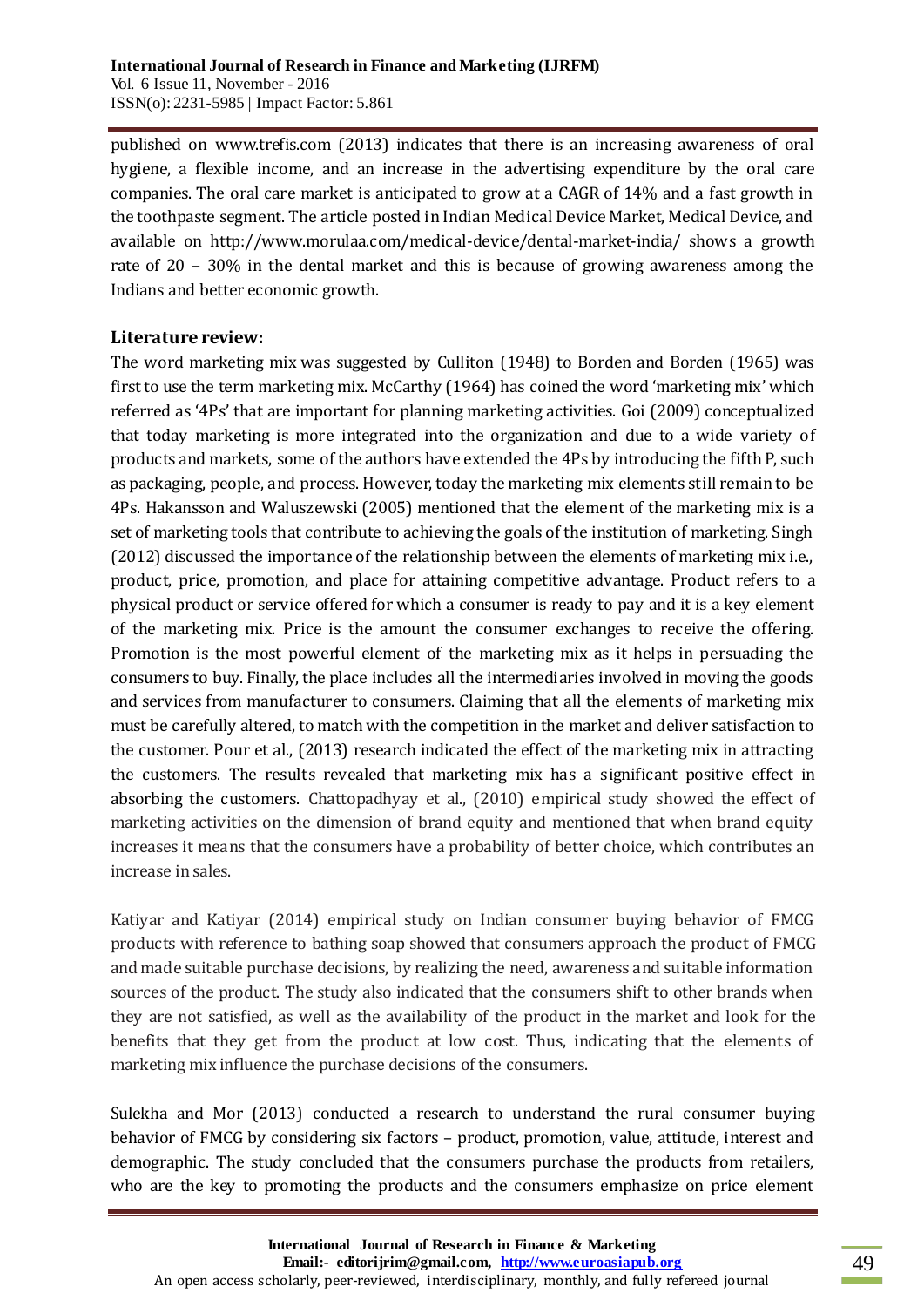while purchasing the product. Vibhuthi et al., (2014), claimed in their research that the elements of marketing mix, physiological and Psychological factors influence the consumer buying behavior for FMCG products; while the effect of these factors differs from one product to another. Ali et al., (2012) discussed the factors influencing the consumer buying behavior of FMCG products in rural India and the results showed that the rural consumers consider that using FMCG products contributes to the lifestyle.

Murthi and Srinivasan (1999) study resulted that marketing inputs have less influence on brand choice and the consumer does not engage in frequent marketing information while choosing the brands. Verma (2016) has mentioned in the article that even if there is some loyalty among the consumers, it is worth nothing, because of the new brands entering the market and becoming a favorite. Alhedhaif et al., (2016) discussed the brand preferences, factors related to marketing mix elements affecting the purchase of cosmetics and their influence of brands on buying behavior. The results showed that the factors related to marketing mix elements had a significant impact on the purchasing decision of the consumers. Bronnenberg et al., (2012) mentioned that brand preferences is endogenous and suggest that it creates entry barriers and advantage for incumbent firms. Khraim (2011) empirical study resulted in indicating that brand name has a strong correlation to brand loyalty, eventually, there was a positive and significant relationship between the factors of brand loyalty (brand name, product quality, price, design, and promotion service quality and store environment) that were considered in the study.

## **Purpose of the study:**

With an increased growth in the FMCG segment, due to the increased awareness about the hair care and dental care products among the Indian consumers, it becomes essential for the marketers to understand the importance of the marketing mix elements for developing marketing strategies that can foster brand loyalty among the consumers. It is even more vital as the consumers are inclined towards branded products rather than generic. Thus, the research paper aims at understanding the brand loyalty of Indian consumers, while evaluating the relationship of marketing mix elements between the hair care and dental care products that are considered by the marketer to develop marketing strategies. It also aims to study the repurchasing pattern of the consumers that can be useful to understand the degree of loyalty among the Indian consumers for hair care and dental care products. The basic purpose to investigate the relationship between these two categories of products is because they belong to the FMCG segment and also there are big manufacturers in the market that have their products in both the categories targeting the niche market of female and male gender .

# **Research objectives:**

- 1. To investigate the relationship between each of the marketing mix element of hair care and dental care products among the gender.
- 2. To investigate the repurchase pattern and relationship between repurchase pattern for hair care and dental care products among the gender
- 3. To investigate the brand loyalty and relationship between the brand loyalty towards hair care and dental care products among the gender.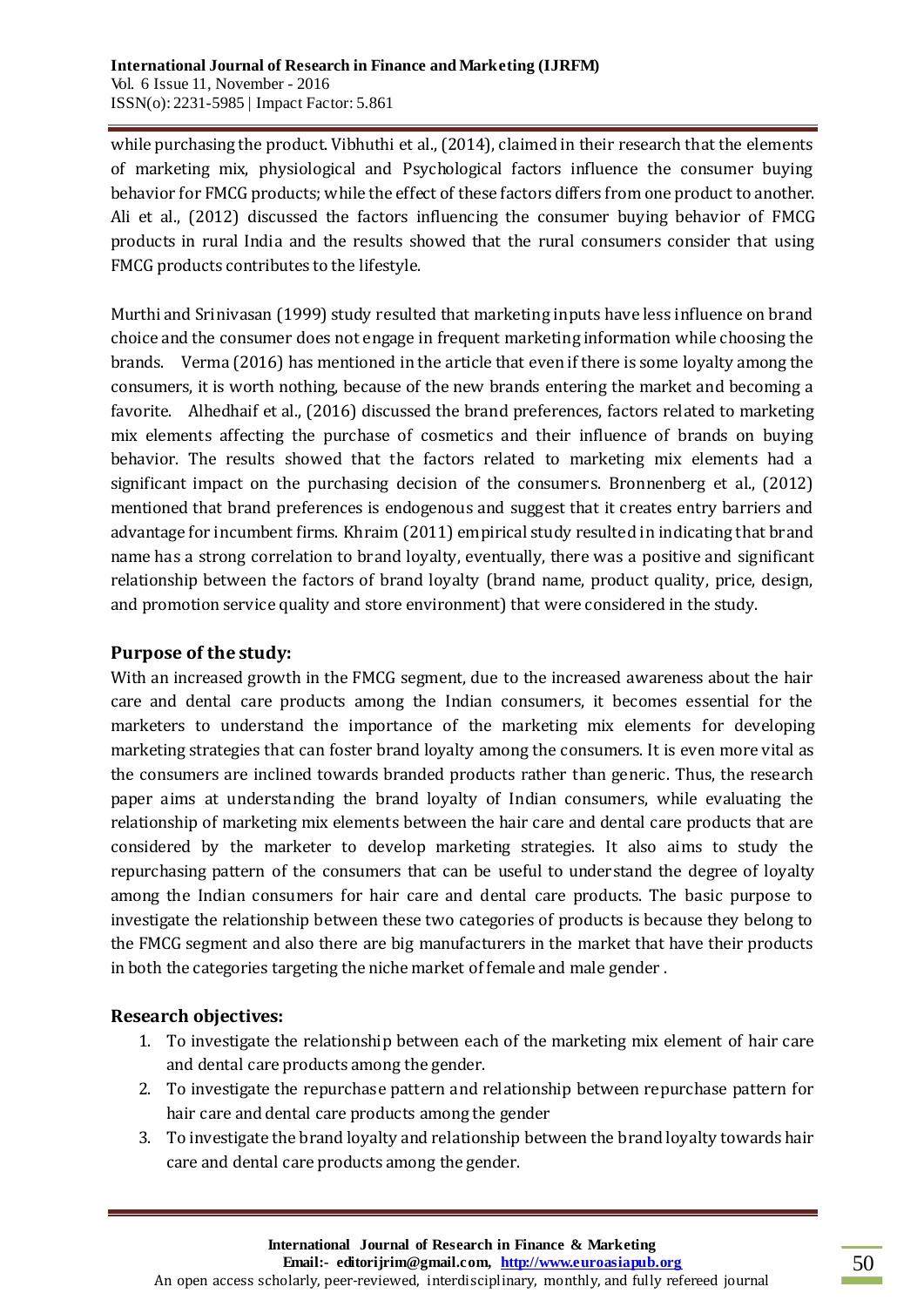# **Research Questions:**

- 1. What is the relationship between the each marketing mix elements of hair care and dental care products among the gender?
- 2. What is the repurchase pattern among the gender for hair care and dental care products and their relationship?
- 3. What is the degree of brand loyalty among the gender for hair care and dental care products and their relationship?

# **Research Methodology:**

The empirical study focused on the primary source of data for achieving the objectives. The primary data was collected using a structured questionnaire having six sections. Section 1 and 2 of the questionnaire is about the demographic factors i.e., gender and age. Section 3 and 4 is focused on the factors considered related to marketing mix elements while purchasing hair care and dental care (oral care) products. The factors considered under each of the marketing mix elements are as mentioned below:

- i. The factors considered for product element are quality, packaging, and brand name.
- ii. The factors considered for price element are quality, competition, and importance.
- iii. The factors considered for promotion element are advertisements, sales promotion, and endorsements.
- iv. The factors considered for distribution element are general stores where products are available, specific stores of comfort and stores with competing brands.

Section 5 discusses on the repurchased pattern of the respondents for the same brand of hair care and dental care products in the last six months. Section 6 covers on the type of brand loyalty exhibited by the respondents. The data was collected from male and female gender covering the public centers of Mysore city in Karnataka. The questionnaires were circulated using simple random sampling among a sample size of 250 respondents and 207 questionnaires were used for the analysis after editing that resulted in a response rate of 82.8%. Upon collecting the data, it was analyzed using SPSS 19 software for crosstabulations, descriptive statistics, and correlation for determining the relationship between the variables. The conclusions were drawn based on the results obtained from the analysis.

# **Research Hypothesis: Null Hypothesis:**

- 1. Product
	- a. Hypothesis:  $H_1$ : There is no significant relationship between the importance given for product element of hair care and dental care products irrespective of the gender.
	- b. Hypothesis:  $H_2$ : There is no significant relationship between the importance given for product element of hair care and dental care products among female and male gender separately.
- 2. Price
	- c. Hypothesis:  $H_3$ : There is no significant relationship between the importance given for price element of hair care and dental care products irrespective of the gender.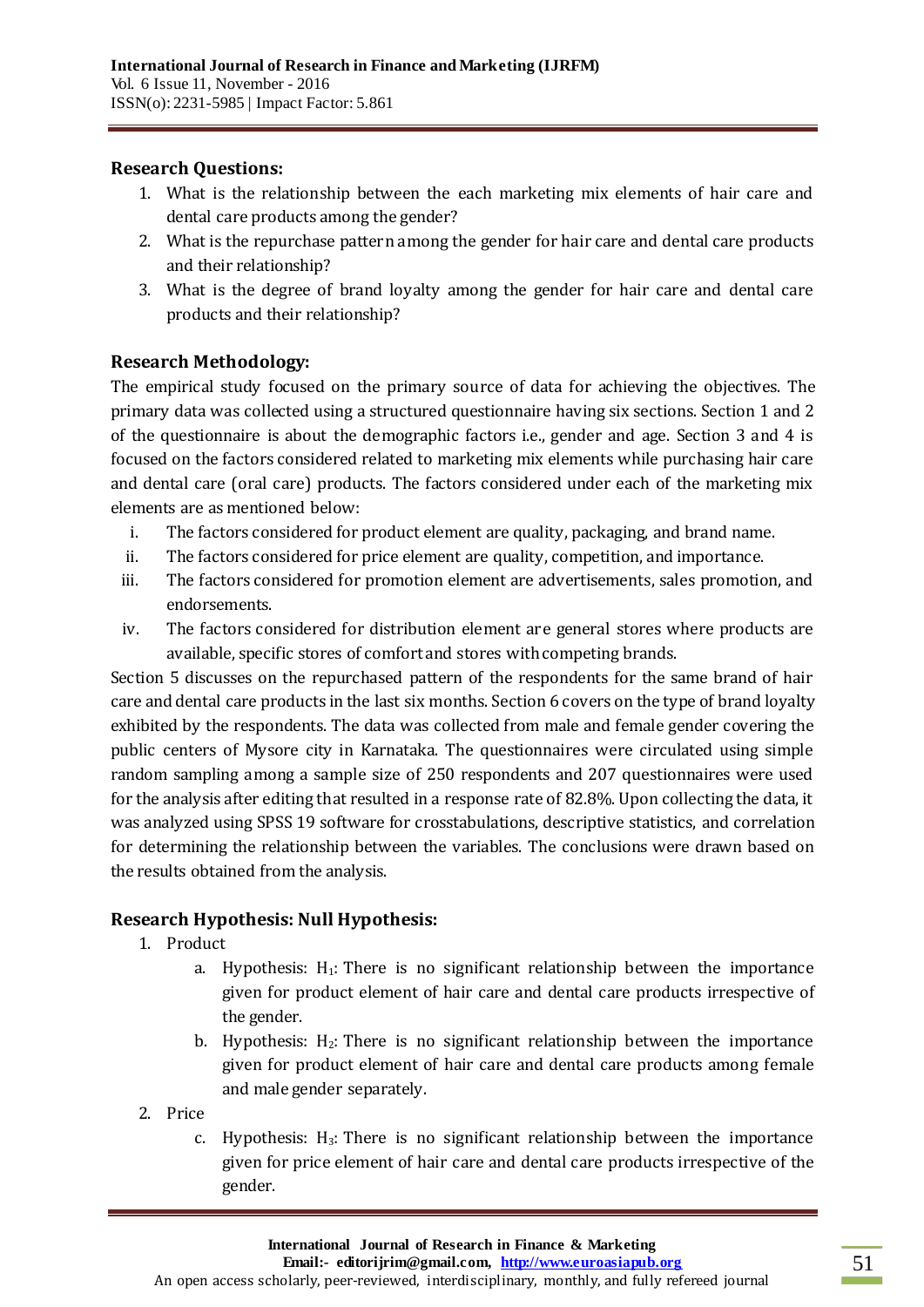- d. Hypothesis: H4: There is no significant relationship between the importance given for price element of hair care and dental care products among female and male gender separately.
- 3. Promotion
	- e. Hypothesis: H<sub>5</sub>: There is no significant relationship between the importance given for promotion element of hair care and dental care products irrespective of the gender.
	- f. Hypothesis:  $H_6$ : There is no significant relationship between the importance given for promotion element of hair care and dental care products among female and male gender separately.
- 4. Distribution
	- g. Hypothesis:  $H_7$ : There is no significant relationship between the importance given for distribution element of hair care and dental care products irrespective of the gender.
	- h. Hypothesis: H<sub>8</sub>: There is no significant relationship between the importance given for distribution element of hair care and dental care products among female and male gender separately.
- 5. Repurchase pattern
	- i. Hypothesis:  $H_9$ : There is no significant relationship in the repurchase pattern between hair care and dental care products irrespective of the gender.
	- j. Hypothesis:  $H_{10}$ : There is no significant relationship in the repurchase pattern between hair care and dental care products among female and male gender separately.
- 6. Brand Loyalty
	- k. Hypothesis:  $H_{11}$ : There is no significant relationship in the brand loyalty between hair care and dental care products irrespective of the gender.
	- l. Hypothesis:  $H_{12}$ : There is no significant relationship in the brand loyalty between hair care and dental care products among female and male gender separately.

This empirical research is significant to the marketers who are presently manufacturing or intend to manufacture both hair care and dental care products. It enables in understanding the importance of marketing mix elements that are crucial in the development of marketing strategies and fostering brand loyalty among the customers. The data of the research was analyzed focusing on two dimensions: first, irrespective of the gender; second, male and female genders separately. Thus, the results facilitate the marketers to focus on marketing strategies for each gender.

# **Findings and analysis:**

Table 1, shows the statistics of male and female respondents who participated in the research i.e., 33.3% and 66.7% respectively. The respondents who participated in the survey are segmented under five categories of age, starting from 18-25, 25-35, 35-45, 45-55 and above 55 years. The mean age of the respondents who participated in the study belong to 25-35 years and the maximum number of respondents who participated in the research belong to 18-25 in both male and female gender.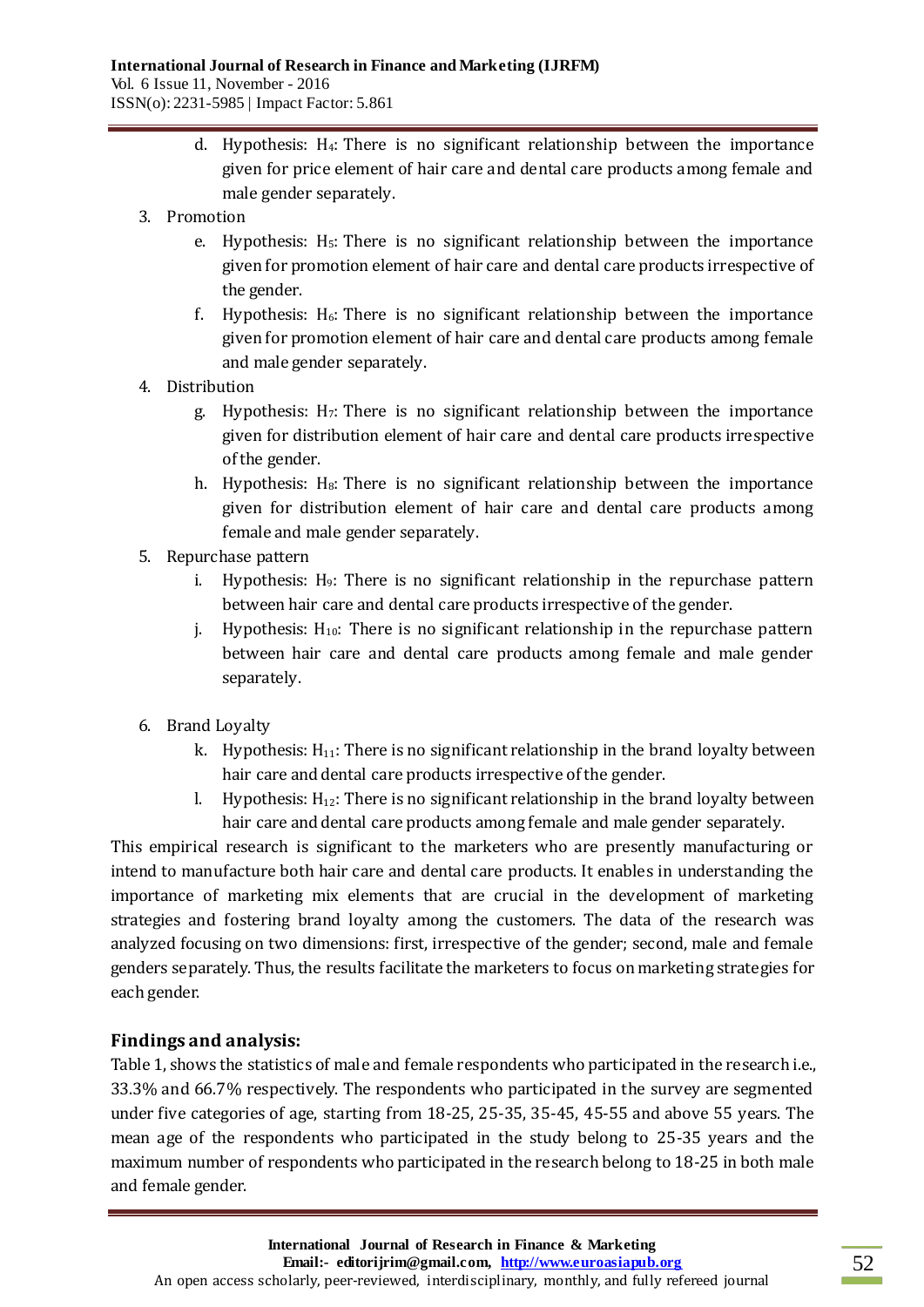|           |          | Gender |       |        |
|-----------|----------|--------|-------|--------|
|           |          | Female | Male  | Total  |
| Age Group | 18-25    | 34.8%  | 11.6% | 46.4%  |
|           | 25-35    | 13.5%  | 6.8%  | 20.3%  |
|           | 35-45    | 9.7%   | 6.8%  | 16.4%  |
|           | 45-55    | 6.3%   | 3.4%  | 9.7%   |
|           | Above 55 | 2.4%   | 4.8%  | 7.2%   |
| Total     |          | 66.7%  | 33.3% | 100.0% |

### **Table 1: Age Group \* Gender Cross tabulation** % of Total

Test of Hypothesis:- to determine the relationship between the variables of hair care and dental care, the data was analyzed by using two-tailed test with statistical tool 'Correlation' at a significance level of 0.01. The 8 hypothesis relating to marketing mix elements were divided into two sections, one – test of hypothesis irrespective of gender differences and the other section was focused on testing the hypothesis by grouping the gender into female and male separately. The detailed analyses of the results are as mentioned below:

Section I: Null Hypothesis for analyzing the data irrespective of gender.

- 1. Product: Hypothesis:  $H_1$ : There is no significant relationship between the importance given for product element of hair care and dental care products irrespective of the gender.
- 2. Price: Hypothesis: H3:There is no significant relationship between the importance given for price element of hair care and dental care products irrespective of the gender.
- 3. Promotion: Hypothesis:  $H_5$ : There is no significant relationship between the importance given for promotion element of hair care and dental care products irrespective of the gender.
- 4. Distribution: Hypothesis:  $H_7$ : There is no significant relationship between the importance given for distribution element of hair care and dental care products irrespective of the gender.

The alternative hypothesis states that there exists significant relationship in each of the above-mentioned null hypothesis.

Analysis for Section I: Table 2 represents the relationship between the four marketing mix elements i.e., product, price, promotion, and distribution, of hair care (H) and dental care (D) products irrespective of the gender.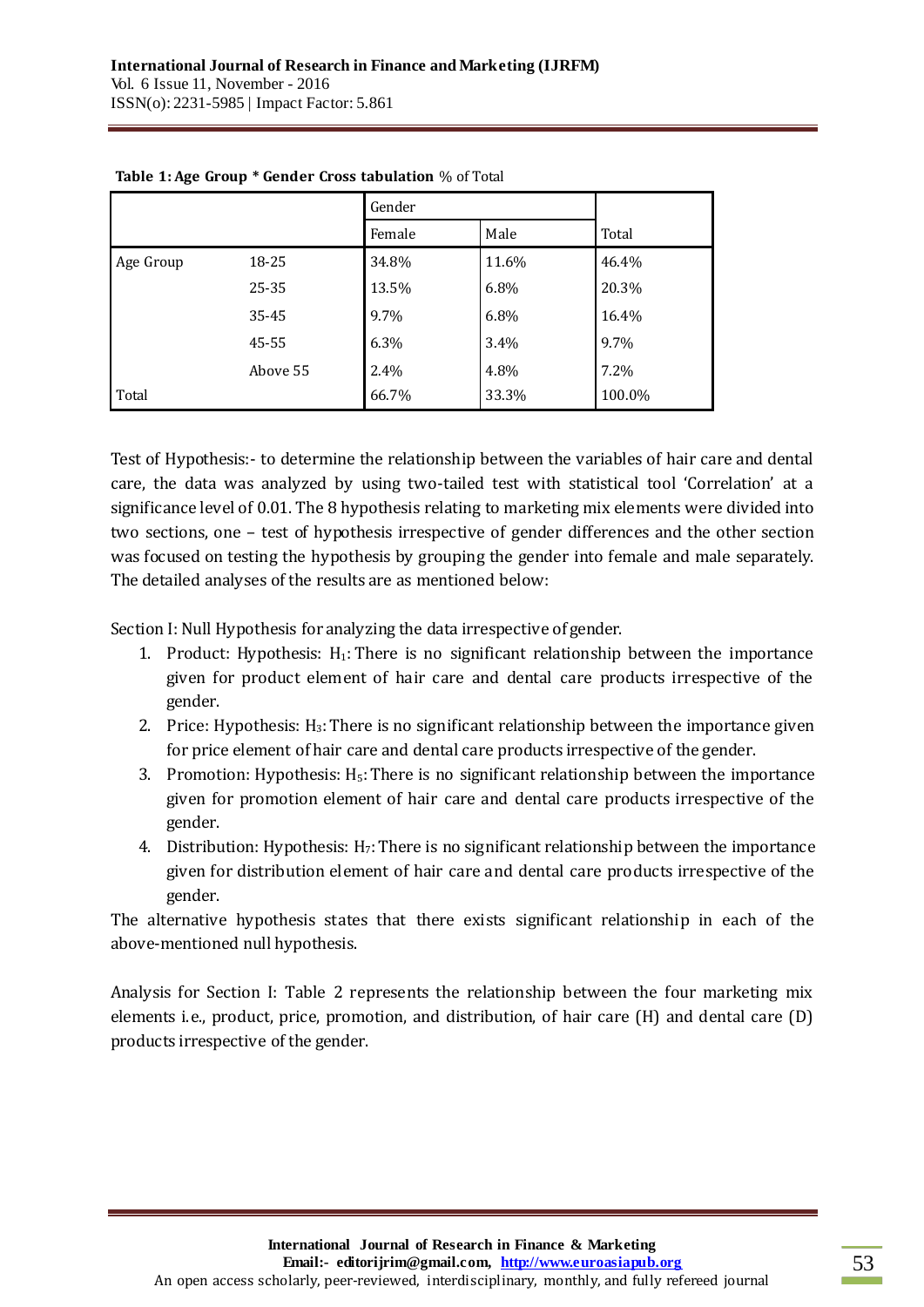| <b>Table 2: Correlations</b>                                 |                     |           |          |                     |                |  |
|--------------------------------------------------------------|---------------------|-----------|----------|---------------------|----------------|--|
|                                                              |                     | D Product |          | D Price D Promotion | D Distribution |  |
| H Product                                                    | Pearson Correlation | $.493**$  |          |                     |                |  |
|                                                              | Sig. (2-tailed)     | .000      |          |                     |                |  |
| H Price                                                      | Pearson Correlation |           | $.405**$ |                     |                |  |
|                                                              | Sig. (2-tailed)     |           | .000     |                     |                |  |
| H Promotion                                                  | Pearson Correlation |           |          | $.413**$            |                |  |
|                                                              | Sig. (2-tailed)     |           |          | .000                |                |  |
| H Distribution                                               |                     |           |          |                     | $.496**$       |  |
|                                                              |                     |           |          |                     | .000           |  |
| **. Correlation is significant at the 0.01 level (2-tailed). |                     |           |          |                     |                |  |
| ("H" – Hair care & "D" – Dental care)                        |                     |           |          |                     |                |  |

The results for each of the null hypotheses is as mentioned below:

- 1. Product: the results indicate that there is a correlation of 0.493 between the hair care and dental care for product element with a significant level of 0.01. Thus, the respondents who participated in the survey give equal importance to the product element in hair care and dental care products. Here, the null hypothesis is rejected, since there is enough evidence to suggest that correlation observed thus exist in the population.
- 2. Price: the results indicate that the null hypothesis is rejected because there is enough evidence to interpret that there is a correlation that exists in the population for the price element of hair care and dental care products. And the correlation is 0.405, for a significance level of 0.01.
- 3. Promotion: the correlation for the promotion element between the hair care and dental care products is 0.413 for a significance level of 0.01. This correlation indicates that there is enough evidence to suggest that the correlation that is observed thus exist in the population while rejecting the null hypothesis.
- 4. Distribution: the null hypothesis is rejected for the price element of hair care and dental care products, as the correlation is 0.496 at a 0.01 level of significance. This indicated that there is enough evidence to suggest that correlation observed thus exist in the population.

Hence, the alternative hypothesis is true and accepted because, in all the above cases, the results indicate that there is enough evidence to suggest that observed correlation between the marketing mix elements of hair care and dental care is moderate and positive for a significance level of 0.01 in the population. This indicates that the target market of hair care products who give importance to the marketing mix elements also gives importance to marketing mix elements of dental care.

Section II: Null Hypothesis for analyzing the data among the female and male gender separately.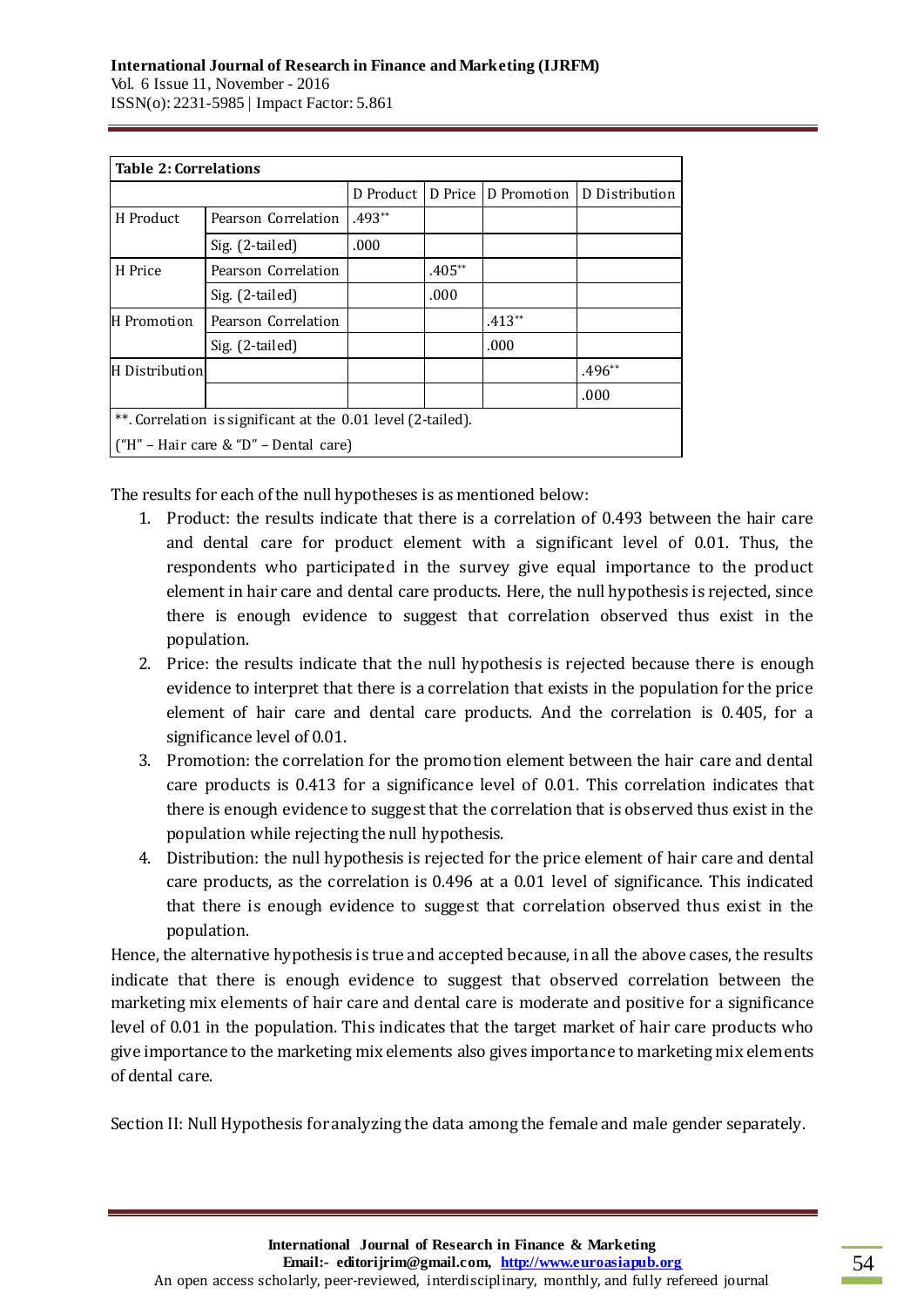- 1. Product: Hypothesis:  $H_2$ : There is no significant relationship between the importance given for product element of hair care and dental care products among female and male gender separately.
- 2. Price: Hypothesis: H4:There is no significant relationship between the importance given for price element of hair care and dental care products among female and male gender separately.
- 3. Promotion: Hypothesis:  $H_6$ : There is no significant relationship between the importance given for promotion element of hair care and dental care products among female and male gender separately.
- 4. Distribution: Hypothesis:  $H_8$ : There is no significant relationship between the importance given for distribution element of hair care and dental care products among female and male gender separately.

The alternative hypothesis states that there exists significant relationship in each of the above-mentioned null hypothesis.

Analysis for Section II: Table 3 indicates the results of correlation between the marketing mix elements of hair care and dental care by grouping the respondents based on gender. The correlation is computed separately for female and male gender.

The computed results as per table 3 are detailed below:

- 1. Product: the correlation between the hair care product and dental care products for product element among the female gender is 0.466 and 0.567 among the male gender for a significance level of 0.01. There is enough evidence to suggest that correlation observed thus exist in the population among the female and male gender while rejecting the null hypothesis.
- 2. Price: the null hypothesis is rejected, because the results indicate that there exist a correlation between the hair care and dental care products for price element i.e., 0.415 among females and 0.405 among males for a significance level of 0.01. Suggesting that there is enough evidence to conclude that the correlation exists in the population.
- 3. Promotion: the results indicate that null hypothesis is rejected, since the correlation between hair care and dental care products for the promotion element for females and males is 0.406 and 0.422 respectively, for a significance level of 0.01. Thus concluding that there is enough evidence to suggest that correlation observed exist in the population.
- 4. Distribution: the correlation for distribution element between hair care and dental care products is 0.452 and 0.530 at a significance level of 0.01 for females and males respectively. This provides enough evidence to suggest that the correlation observed thus exist in the populations.

While observing the results of this section II, it is very evident that the null hypothesis in each of the case is rejected. The results indicated a moderate and positive relationship between hair care and dental care products on the marketing mix elements among the population of females and males separately.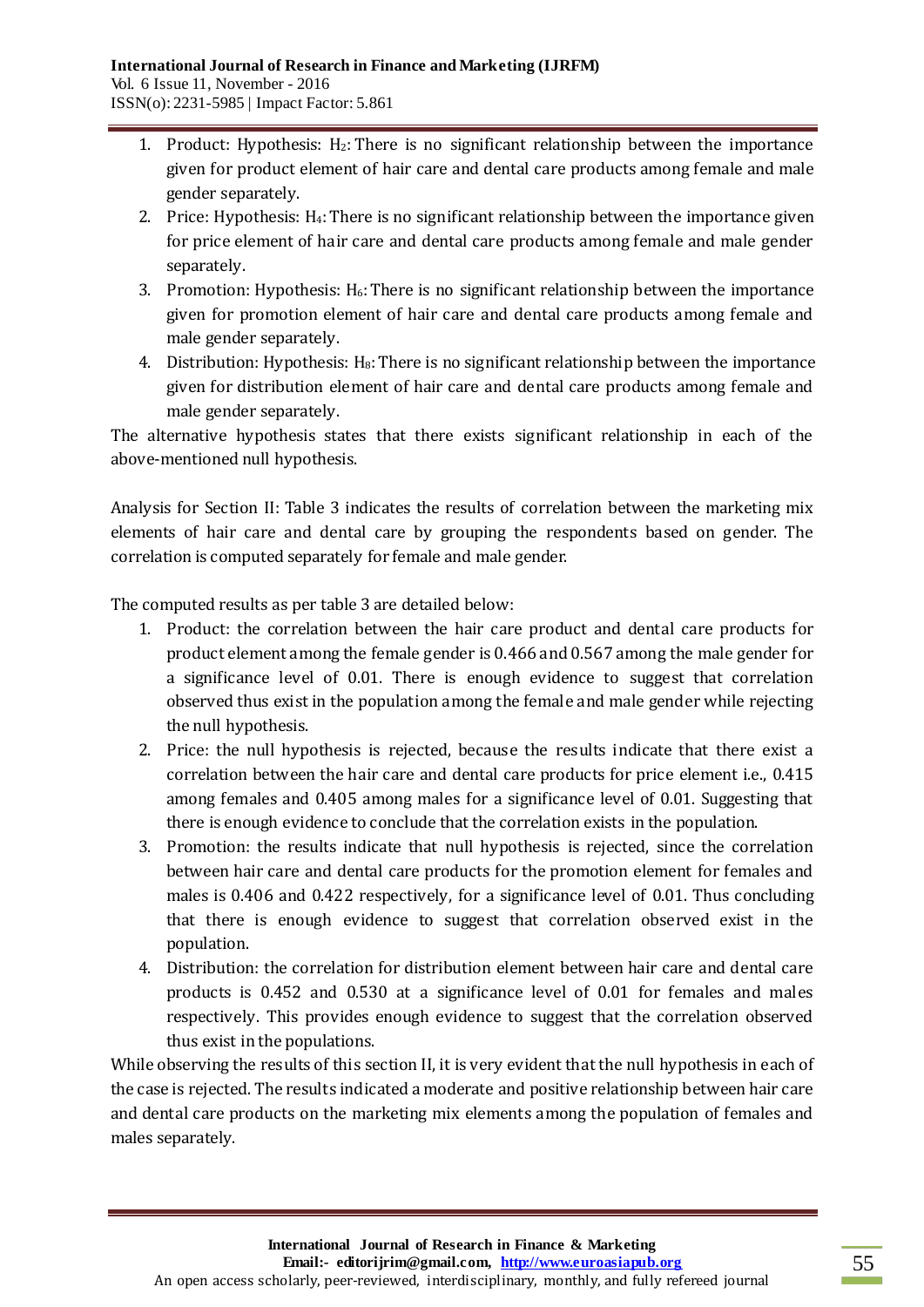Vol. 6 Issue 11, November - 2016 ISSN(o): 2231-5985 | Impact Factor: 5.861

|        | <b>Table 3: Correlations</b>          |                                                              |           |           |             |                |
|--------|---------------------------------------|--------------------------------------------------------------|-----------|-----------|-------------|----------------|
|        |                                       |                                                              |           |           | D Promotion | D Distribution |
| Gender |                                       |                                                              | D Product | D Price   |             |                |
| Female | H Product                             | Pearson Correlation                                          | $.466**$  |           |             |                |
|        |                                       | Sig. (2-tailed)                                              | .000      |           |             |                |
|        | H Price                               | Pearson Correlation                                          |           | $.415***$ |             |                |
|        |                                       | Sig. (2-tailed)                                              |           | .000      |             |                |
|        | H Promotion                           | Pearson Correlation                                          |           |           | $.406**$    |                |
|        |                                       | Sig. (2-tailed)                                              |           |           | .000        |                |
|        | H Distribution                        | Pearson Correlation                                          |           |           |             | $.452**$       |
|        |                                       | Sig. (2-tailed)                                              |           |           |             | .000           |
| Male   | H Product                             | Pearson Correlation                                          | $.567**$  |           |             |                |
|        |                                       | Sig. (2-tailed)                                              | .000      |           |             |                |
|        | H Price                               | Pearson Correlation                                          |           | $.405**$  |             |                |
|        |                                       | Sig. (2-tailed)                                              |           | .001      |             |                |
|        | <b>H</b> Promotion                    | Pearson Correlation                                          |           |           | $.422**$    |                |
|        |                                       | Sig. (2-tailed)                                              |           |           | .000        |                |
|        | H Distribution                        | Pearson Correlation                                          |           |           |             | $.530**$       |
|        |                                       | Sig. (2-tailed)                                              |           |           |             | .000           |
|        |                                       | **. Correlation is significant at the 0.01 level (2-tailed). |           |           |             |                |
|        | ("H" - Hair care & "D" - Dental care) |                                                              |           |           |             |                |

Thus, making it evident that female and male target markets have a similar opinion on the marketing mix elements for hair care and dental care products.

Section III: Repurchase pattern: Null Hypothesis

- 1. Hypothesis: H9: There is no significant relationship in the repurchase pattern between hair care and dental care products irrespective of the gender.
- 2. Hypothesis:  $H_{10}$ : There is no significant relationship in the repurchase pattern between hair care and dental care products among female and male gender separately.

An alternative hypothesis, states that there is a significant relationship in the repurchase pattern in each of the above null hypothesis.

| <b>Table 4: Correlations</b>                                 |                     |                   |  |  |  |
|--------------------------------------------------------------|---------------------|-------------------|--|--|--|
|                                                              |                     | Dental Repurchase |  |  |  |
| Hair Repurchase                                              | Pearson Correlation | $.396**$          |  |  |  |
|                                                              | Sig. (2-tailed)     | .000              |  |  |  |
| **. Correlation is significant at the 0.01 level (2-tailed). |                     |                   |  |  |  |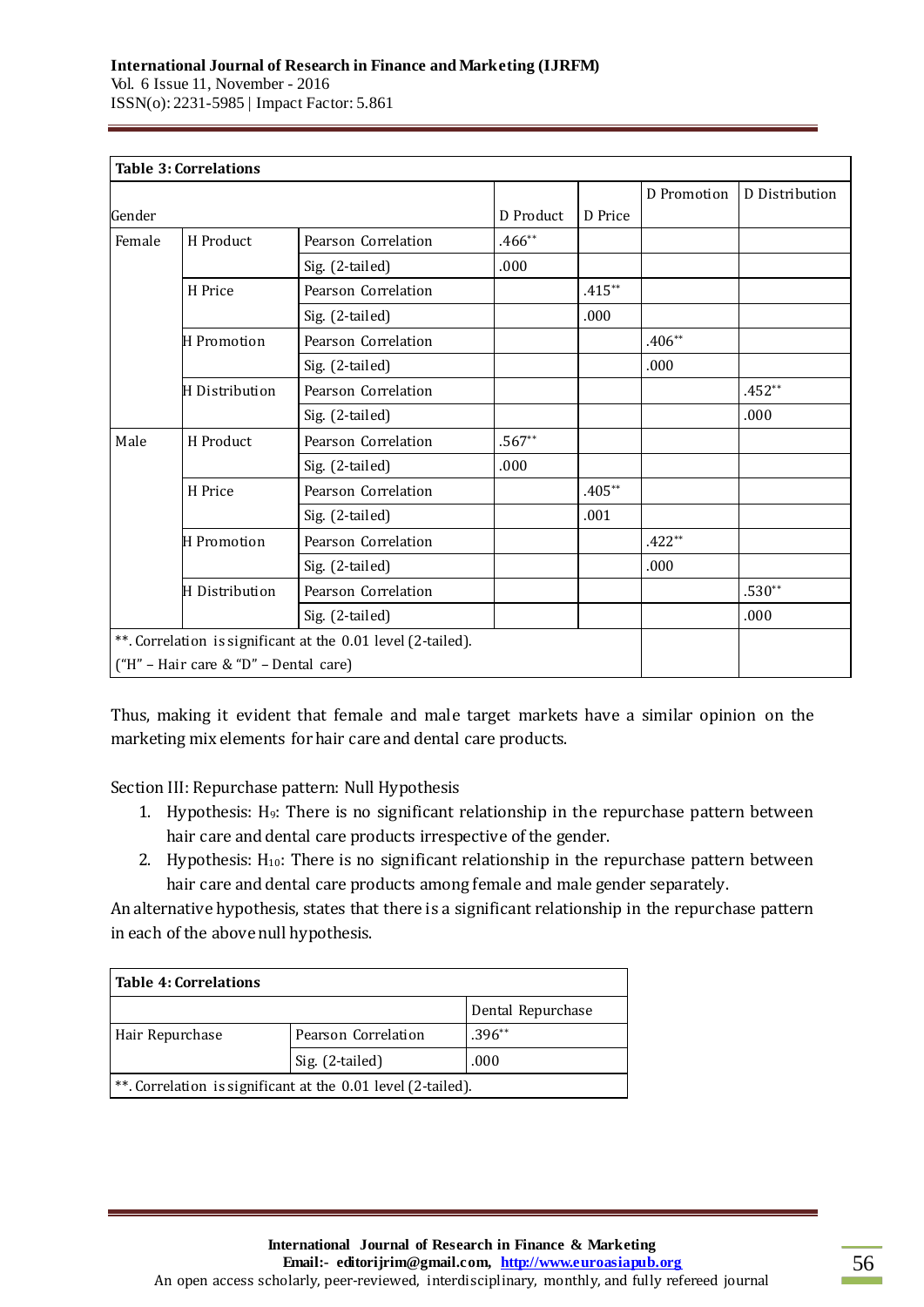|        | <b>Table 5: Correlations</b> |                                                              |                   |  |  |  |
|--------|------------------------------|--------------------------------------------------------------|-------------------|--|--|--|
| Gender |                              |                                                              | Dental Repurchase |  |  |  |
| Female | Hair Repurchase              | Pearson Correlation                                          | $.280**$          |  |  |  |
|        |                              | Sig. (2-tailed)                                              | .001              |  |  |  |
| Male   | Hair Repurchase              | Pearson Correlation                                          | .586**            |  |  |  |
|        |                              | Sig. (2-tailed)                                              | .000              |  |  |  |
|        |                              | **. Correlation is significant at the 0.01 level (2-tailed). |                   |  |  |  |

The respondents were asked to indicate their repurchase pattern for the same brand of products in the last six months for hair care and dental care products. The correlation test of hypothesis shown in table 4 indicates that there is moderately low and positive correlation of 0.396 between the repurchase patterns among the population at a significant level of 0.01 between hair care and dental care products belonging to the same brand. This shows that although there is a relationship between the repurchase patterns among the population, but it is low, which means to say that there is a probability of the target customers to switch from one brand to another. Thus, rejecting the null hypothesis and accepting the alternative hypothesis that there is a significant relationship in the repurchase pattern between hair care and dental care products irrespective of the gender.

In the second case, when the test of correlation is performed for female and male gender separately. Table 5 shows the results that are varied although the null hypothesis is rejected. Among the female gender, the correlation is 0.280 which is low at a significance level of 0.01, whereas in the case of male gender the correlation is 0.586 which is moderate at a significance level of 0.01. This means to say that the female gender is more vulnerable to shift their choice of brands while repurchasing when compared to the male gender which is more settled in repeating the same brands. Thus, the alternative hypothesis is accepted that state there is enough evidence to suggest the correlation exists among the population of female and male gender separately.

The respondents were asked to indicate the number of times they repurchased the same brand of hair care and dental care products in the last six month. Four options were given to the respondents to choose any one. The first, indicating they did not repurchase the same brand in the last six months, second, indicating they purchased the same brand once, third, they purchased the same brand 2-5 times and fourth, they purchased the same brand more than 5 times in the last six months. Table 6 indicated that the respondents purchased the same brand 2-5 times in the last six months irrespective of the gender. It is also observed from table 7 that the female and male separately also had the same behavior of repurchasing the same brand for 2-5 times in the last six months for hair and dental care products. However, strong conclusions cannot be made for the repurchase pattern because the standard deviation is very high.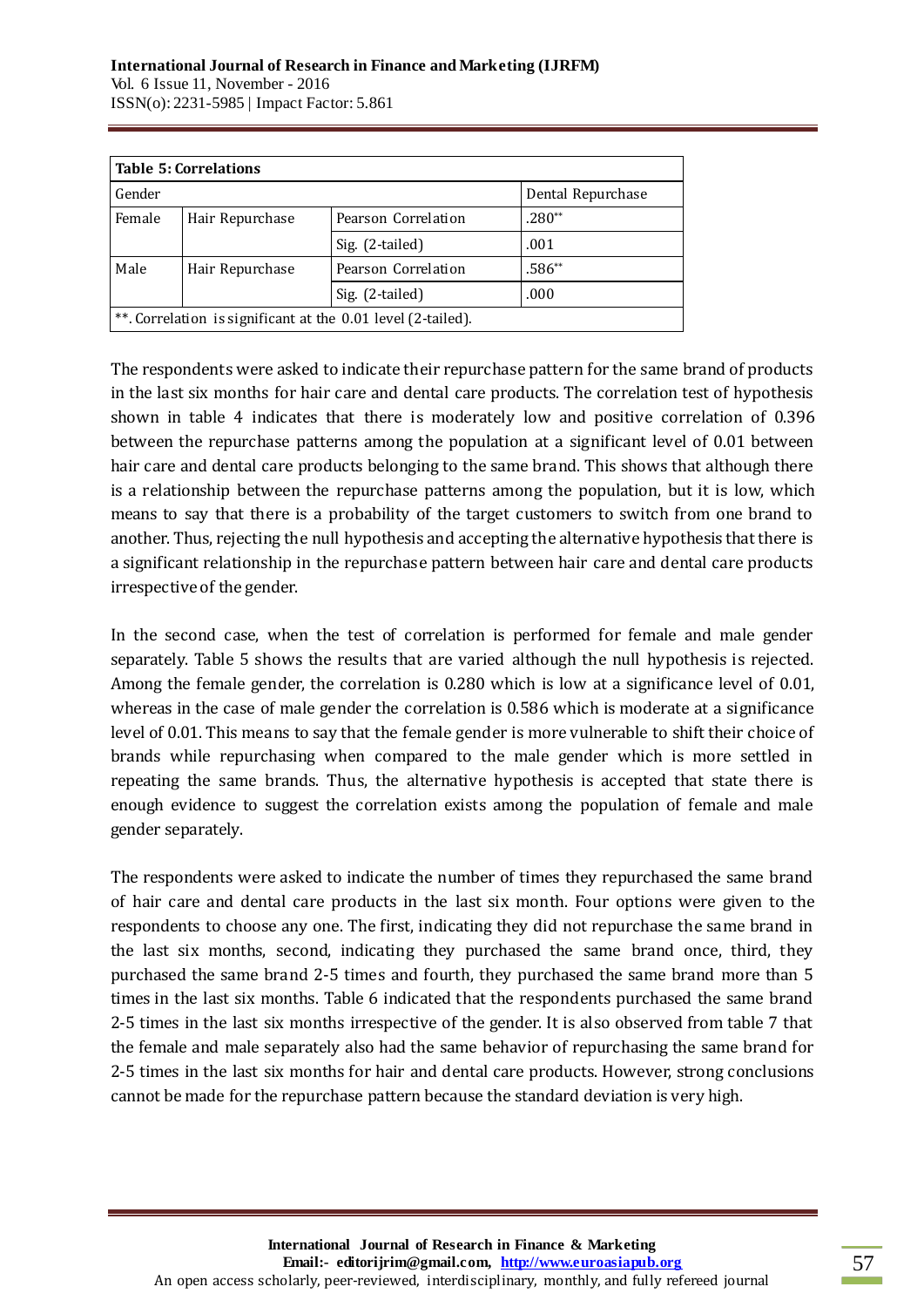#### **Table 6: Descriptive Statistics**

|                   | Mean | Std. Deviation |     |
|-------------------|------|----------------|-----|
| Hair Repurchase   | 2.93 | .922           | 207 |
| Dental Repurchase | 2.64 | .984           | 207 |

### **Table 7: Descriptive Statistics**

| Gender |                   | Mean | Std. Deviation | N   |
|--------|-------------------|------|----------------|-----|
| Female | Hair Repurchase   | 2.92 | .888           | 138 |
|        | Dental Repurchase | 2.60 | .956           | 138 |
| Male   | Hair Repurchase   | 2.96 | .992           | 69  |
|        | Dental Repurchase | 2.72 | 1.042          | 69  |

Section IV: Brand Loyalty: Null Hypothesis

- 1. Hypothesis:  $H_{11}$ : There is no significant relationship in the brand loyalty between hair care and dental care products irrespective of the gender.
- 2. Hypothesis:  $H_{12}$ : There is no significant relationship in the brand loyalty between hair care and dental care products among female and male gender separately.

Alternative hypothesis states that there is a significant relationship in the brand loyalty in each of the above null hypothesis.

The correlation on the test of hypothesis in the case of brand loyalty accepts the null hypothesis. It is indicated from table 8 that there is a correlation of 0.013 between the hair care and dental care products, but it cannot be accepted because the significant level is greater than 0.01. This indicates that correlation is not statistically significant and the correlation has just occurred by chance. Thus, concluding that the null hypothesis accepted, which indicates that the female and male gender do not exhibit the same level of brand loyalty for hair care and dental care products.

According to the table 9, the null hypothesis is accepted and the alternative hypothesis is rejected. Although there is a correlation of 0.012 and 0.010 among the female and male gender respectively, it cannot be accepted due to the fact that the significance level is greater than 0.01. Hence, it is concluded from the survey results that the correlation is not statistically significant and it has occurred by chance.

| <b>Table 8: Correlations</b> |                     |                      |  |  |  |
|------------------------------|---------------------|----------------------|--|--|--|
|                              |                     | Dental Brand Loyalty |  |  |  |
| Hair Brand Loyalty           | Pearson Correlation | .013                 |  |  |  |
|                              | Sig. (2-tailed)     | .852                 |  |  |  |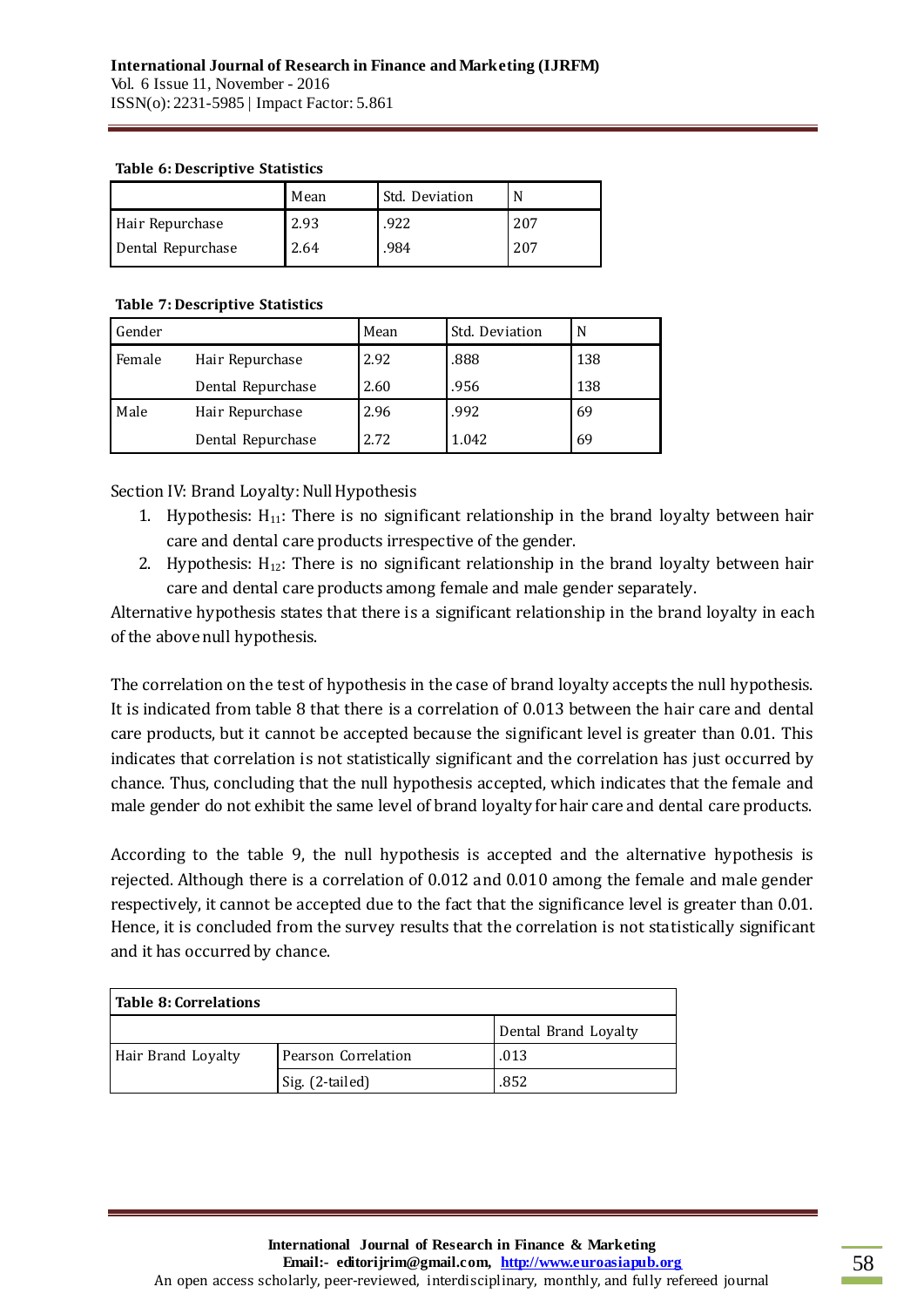| <b>Table 9: Correlations</b> |              |                     |                |  |  |
|------------------------------|--------------|---------------------|----------------|--|--|
| Gender                       |              |                     | Dental Loyalty |  |  |
| Female                       | Hair Loyalty | Pearson Correlation | .012           |  |  |
|                              |              | Sig. (2-tailed)     | .892           |  |  |
| Male                         | Hair Loyalty | Pearson Correlation | .010           |  |  |
|                              |              | Sig. (2-tailed)     | .938           |  |  |

Table 10 and 11 shows the descriptive statistical analysis on the brand loyalty of the respondents. In the survey the respondents were asked to choose any one of the statements that indicate the degree of loyalty. The first statement was on brand recognition, which is the lowest degree of loyalty. The second statement was on brand preferences and the third statement was to the highest degree of loyalty i.e., brand insistence. The results of the survey indicated that the respondents have a second degree of loyalty i.e., brand preferences. The respondents considered purchasing the products by comparing with the competing brands. This could be the reason because the prices of the hair care and dental care products are affordable among the target markets. Hence the target market decides to purchase by comparing the products with the competing brands.

### **Table 10: Descriptive Statistics**

|                      | Mean | Std. Deviation |     |
|----------------------|------|----------------|-----|
| Hair Brand Loyalty   | 1.81 | .795           | 207 |
| Dental Brand Loyalty | 1.99 | .757           | 207 |

### **Table 11: Descriptive Statistics**

| Gender |                           | Mean | Std. Deviation N |     |
|--------|---------------------------|------|------------------|-----|
|        | Female Hair Brand Loyalty | 1.78 | .771             | 138 |
|        | Dental Brand Loyalty 1.96 |      | .739             | 138 |
| Male   | Hair Brand Loyalty        | 1.86 | .845             | 69  |
|        | Dental Brand Loyalty 2.04 |      | .794             | 69  |

# **Conclusion:**

The analysis that was conducted in four sections revealed the following results:

1. Section I and II discusses on testing the hypothesis of correlation irrespective of the gender and grouping by gender for all the four elements of marketing mix between hair care and dental care products. It is observed that the correlation was positive and moderate. This concludes that there is enough evidence to suggest that the correlation that is observed thus exist among the population. Thus, indicating that the marketer can build the marketing strategies by putting together the hair care and dental care products because there is an existence of similarities in the factors considered by the population while purchasing hair care and dental care products.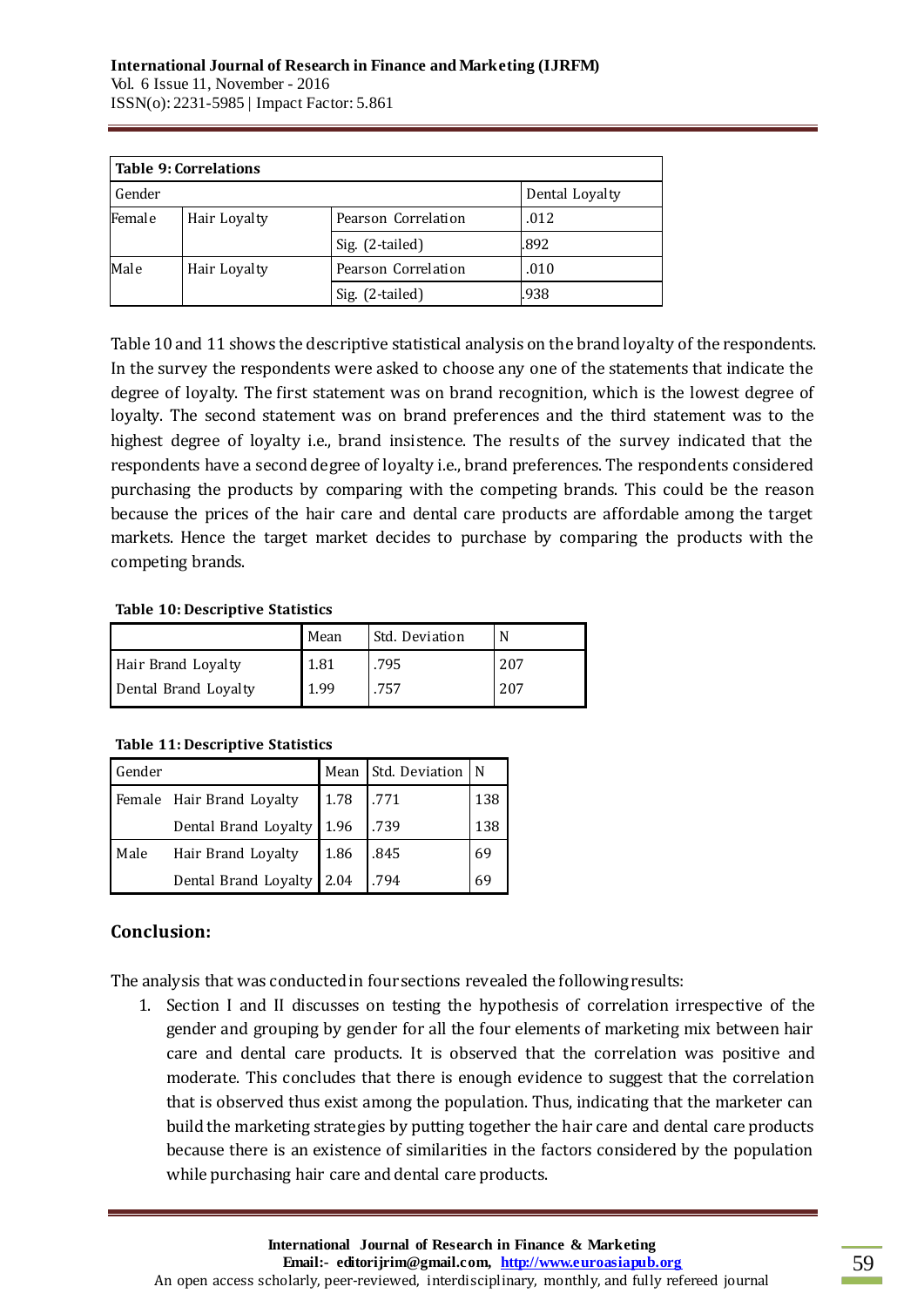- 2. Section III reveals that the repurchasing pattern between the respondents irrespective of the gender difference, there is a low and positive correlation between hair care and dental care products. Whereas, when the results of analyzing by grouping the gender female and male separately indicated that the correlation of repurchase pattern between the females is low and positive when compared to male. This is an indication to the marketers that females are more vulnerable to changing the brands while the males are moderately stable in switching the brands. Males are more intended to repurchase the same brands. On an overall basis, the respondents indicated that they repurchase the same brand of hair care and dental care products 2 – 5 times in the last six months.
- 3. Section IV concluded that there is no relationship between the brand loyalty of hair care and dental care products while considering the female and male gender together or separately. Although the results indicate a negligible positive correlation, this correlation cannot be accepted because the significance level is high. To the marketers, it means that the correlation is not statistically significant but it just occurred by chance. Concluding that the target market considered purchasing the products by comparing between the competing brands while purchasing.

This study has a scope to extend its research in two dimensions - to investigate in detail the relationship between the buying behavior exhibited by consumer hair care and dental care products; secondly, to investigate in depth the relationship between the factors influencing the brand loyalty of hair care and dental care products.

# **References:**

Alhedhaif, S., Lele, U., & Kaifi, B. A. (2016). Brand Loyalty and Factors Affecting Cosmetics Buying Behavior of Saudi Female Consumers. *Journal of Business Studies Quarterly, 7*(3), 2016th ser., 24-38. Retrieved September 24, 2016, from http://jbsq.org/wp-content/uploads/2016/03/March\_2016\_3.pdf

Ali, M. A., Thumiki, V. R., & Khan, N. (2014). Factors Influencing Purchase of FMCG by Rural Consumers in South India: An Empirical Study. *International Journal of Business Research and Development, 1*(1), 48-57. Retrieved November 5, 2016.

Borden, N. H. (1984). The Concept of the Marketing Mix. *Journal of Advertising Research,* 7-12. doi:10.1.1.588.664

Bronnenberg, B. J., Dube, J. H., & Gentzkow, M. (2012). The Evolution of Brand Preferences: Evidence from Consumer Migration. *American Economic Review, 102*(6), 2472–2508, 2472-2508. http://dx.doi.org/10.1257/aer.102.6.2472

Chattopadhyay, T., Shivani, S., & Krishnan, M. (2010, July 01). Marketing Mix Elements Influencing Brand Equity and Brand Choice. *Vikalpa, 35*(3), 67-84. doi:10.1177/0256090920100305

Culliton, J. W. (1948). *The management of marketing costs*. Boston, MA: Division of Research, Graduate School of Business Administration, Harvard University.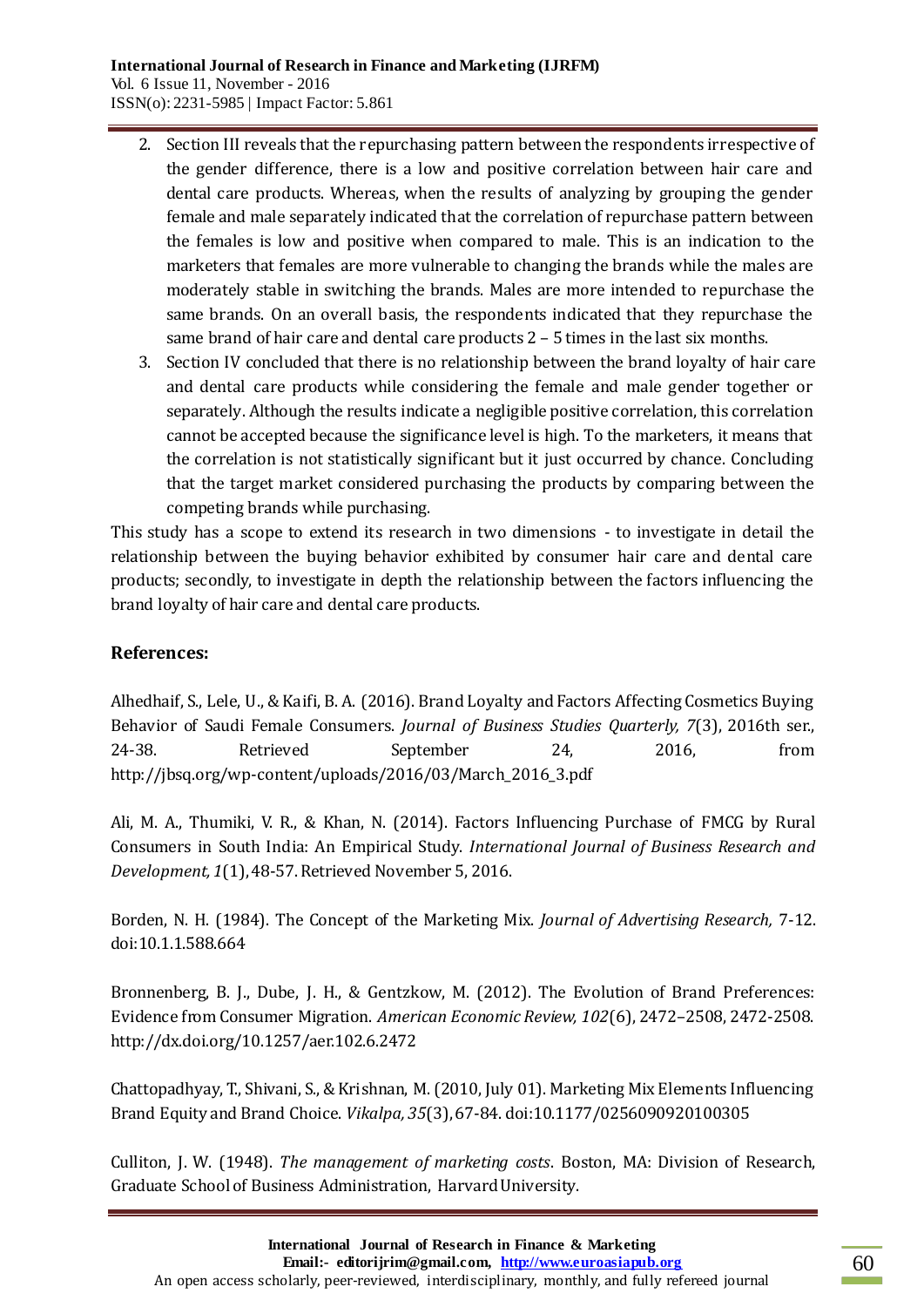Goi, C. L. (2009, May). A Review of Marketing Mix: 4Ps or More? *International Journal of Marketing Studies, 1*(1), 2-15. Retrieved September 24, 2016, from http://www.ccsenet.org/journal/index.php/ijms/article/view/97/1552

Hair Care Sector in India. (2014, August 20). Retrieved October 29, 2016, from http://www.consultmcg.com/blog/hair-care-sector-in-india/

Hakansson, H., & Waluszewski, A. (2005). Developing a new understanding of markets: Reinterpreting the 4Ps. *Journal of Business & Industrial Marketing, 20*, 3, 110-117. http://dx.doi.org/10.1108/08858620510592722

Hult, T. M., Pride, W. M., & Ferrell, O. C. (2014). *Marketing* (17th ed.). South-Western, Cengage Learning.

Indian Consumer Durables and FMCG Industry Analysis. (2015, August). Retrieved October 30, 2016, from http://www.ibef.org/industry/fmcg-presentation

Industry Insight - Indian Dental Market. (2010, April). Retrieved October 29, 2016, from http://www.researchandmarkets.com/reports/1266161/industry\_insight\_indian\_dental\_marke t

Katiyar, A., & Katiyar, N. (2014, April). An Empirical Study of Indian Consumer Buying Behavior of FMCG Products (With Special Reference of Bathing Soap). *International Journal of Management and Commerce Innovations, 2*(1), 211-217. Retrieved November 5, 2016, from http://www.researchpublish.com/journal/IJMCI/Issue-1-April-2014-September-2014/0

Khraim, H. S. (2011, May). The Influence of Brand Loyalty on Cosmetics Buying Behavior of UAE Female Consumers. *International Journal of Marketing Studies, 3*(2), 123-133. Retrieved September 24, 2016, from http://www.ccsenet.org/journal/index.php/ijms/article/viewFile/10386/7413

Market for professional hair care in India holds lots of potential. (2012, September 13). Retrieved October 29, 2016, from http://www.cosmeticsdesign-asia.com/Market-Trends/Market-for-professional-hair-care-in-Ind ia-holds-lots-of-potential?utm\_source=copyright&utm\_medium=OnSite&utm\_campaign=copyrig ht

McCarthy, E. J. (1964). *Basic Marketing*, IL: Richard D. Irwin.

Murthi, B. S., & Srinivasan, K. (1999, April). Consumers' Extent of Evaluation in Brand Choice. *The Journal of Business, 72*(2), 229-259. Retrieved September 24, 2016, from http://www.jstor.org/stable/10.1086/209612

Oral Care Players Are Vying For Share In India's Toothpaste Market. (2013, September 18).